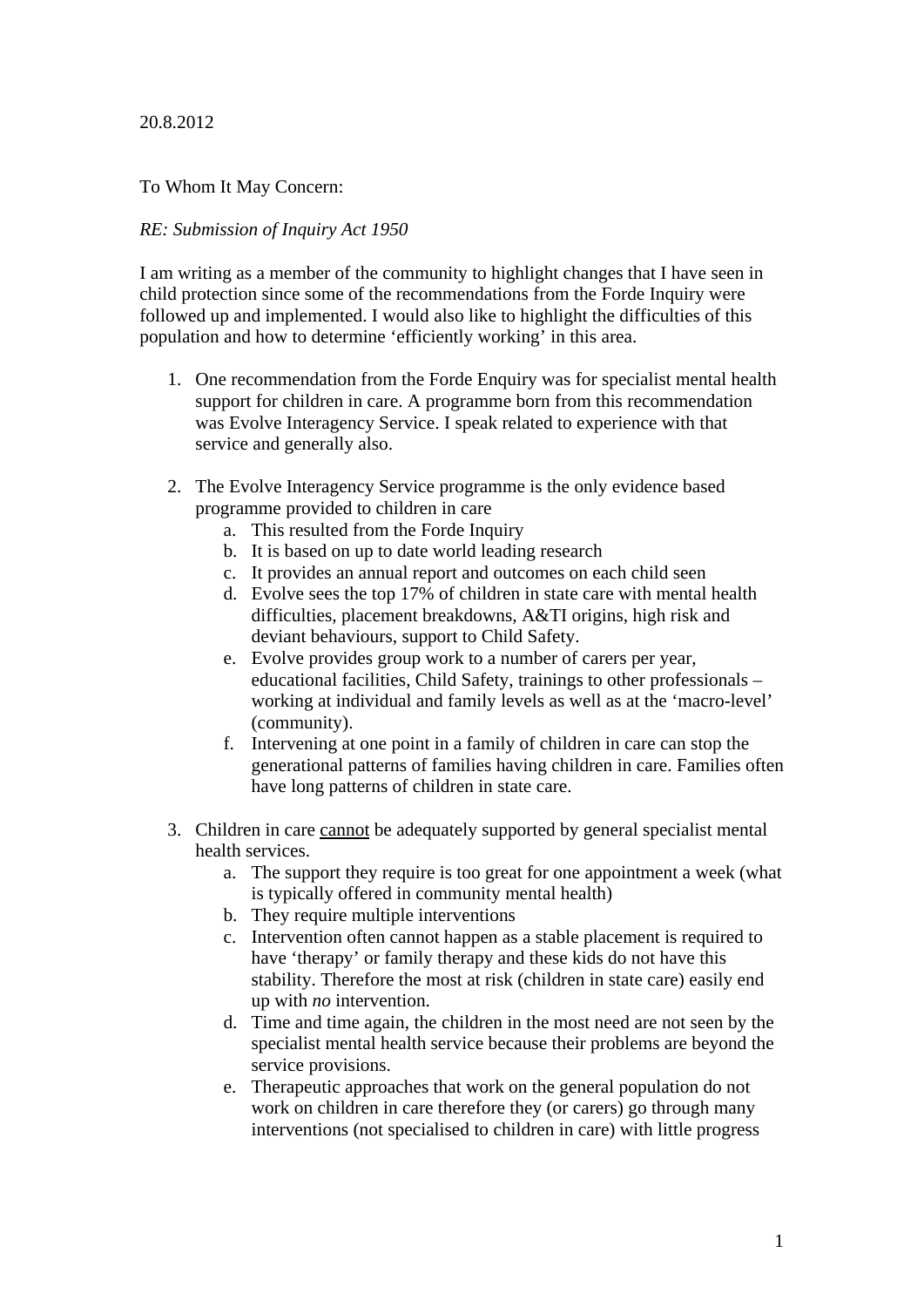4. There are many difficulties with outcome measurement in this population. It is hard to research outcomes in this area, as children might still have some dysfunction as compared to the typical population but have still made great improvements.

For example: a. How do you measure that someone did not end in prison?

b. Multi-generational changes – they're highly cost effective. However, all that is seen is cost to treat one child at a point in time – not preventing their children ending up in care and also doing work with their siblings/family.

c. How do you measure that because of intervention someone is more likely in the future to seek help preventatively in the future?

d. Longitudinal research is costly and follow up is difficult in public health.

- 5. Multiple interventions are required for children in care.
	- a. Specialist services need to know the latest research in the area.
	- b. With a child in care there are up to 10 interventions needed: related to disability, family therapy, school support, relationship sessions, etc. etc. Again – the treatment approach is very different from a typical child from a nuclear family. However, this approach is preventative.
	- c. A specialist service is required to see how to efficiently provide interventions. Non specialists are more likely to throw children and families into any going intervention – without knowing *what will work when and why.*
- 6. Research into this area is new and there are *profound differences* in the brains of children in care
	- a. This research is very new, only in the last ten years being published and supports that children in care need a different mental health treatment approach.
	- b. There are multiple researchers on this field. Look at Dr Bruce Perry and the Child Trauma Institute if you want to get started.
- 7. More intensive programmes like Evolve also work to rehabilitate parents, who have been children in care themselves with far reaching benefits for them: seeking employment, rearing their own children, reflecting on their pasts, cessation of drug and alcohol use
	- a. Working intensively with children in care (in ways that typical services can't) also has positive mental health benefits for parents and other family members
	- b. Specialist services for children in care, understand the basic relationship deficits children and adults have. These people are traumatised and have been taken away from their family. They question their survival, surroundings, the world and have no security everyone else takes for granted. Specialist services know how to build trust and relationships. Without doing this – many other interventions do not penetrate and are therefore not efficient.
- 8. The ACE study highlights the health impact of adverse childhood events on people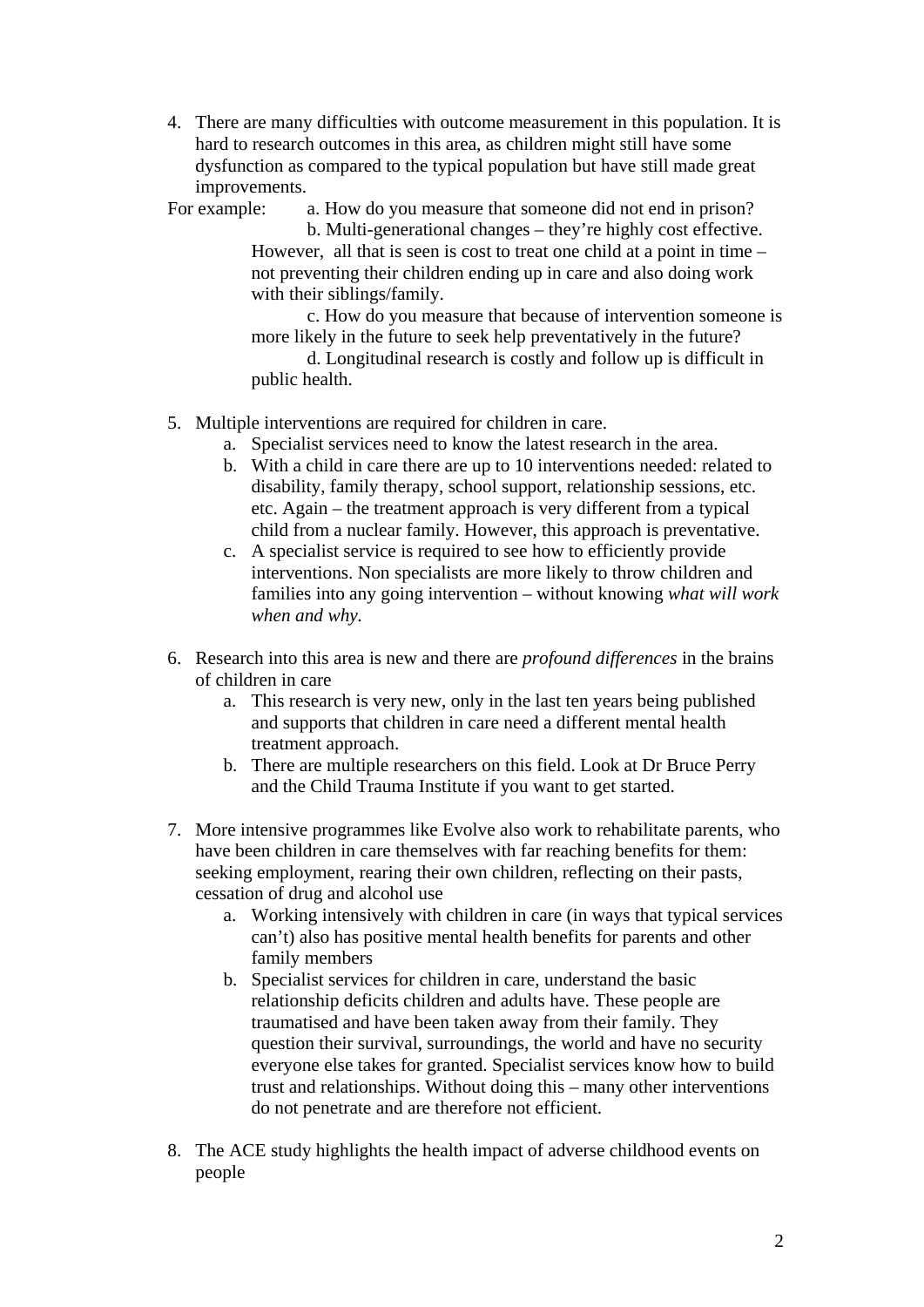## a. Adverse Child Event study



- b. This highlights the added health costs for children that have adverse childhood experiences.
- c. Services like Evolve therefore may have a positive impact on health costs for the future
- 9. Programmes working with Children in Care will impact positively on prison numbers. A disproportionate number of children in care fill prisons.
	- a. Programmes to help children in care is great preventative work for prison numbers.
	- b. As in my point 1. a, these children can *easily* end up with NO intervention, which makes them highly vulnerable to entering a maladaptive developmental trajectory and prison/drug & alcohol use/unemployment
- 10. Every Child Safety Officer I have met works well beyond their paid hours or call of duty.
	- a. Unfortunately for our current society, Child Protection is expensive.
	- b. Costly programmes are required, but the benefits are further reaching than can be measured.
	- c. Child Safety is a service that is not seen or known to the majority of the population. I have seen the hard, tireless, emotionally stressful work of Child Safety and I am so impressed with their efforts and interventions.
- 11. Mental health support that can be provided to children in care now will prevent their children coming into state care.
	- a. This is therefore a huge *investment.*
	- b. An accountant would look at the figures for specialist services for children in care (including mental health services) and see a large cost. These costs cannot be compared to the needs of the general population. These are the costs of the tragedy of humans that have had their basic needs often not met and investing in their rehabilitation after complex stress and trauma.
- 12. The far reaching affects of the multi generational trauma of the stolen generation are still live and impacting on families involved with state care